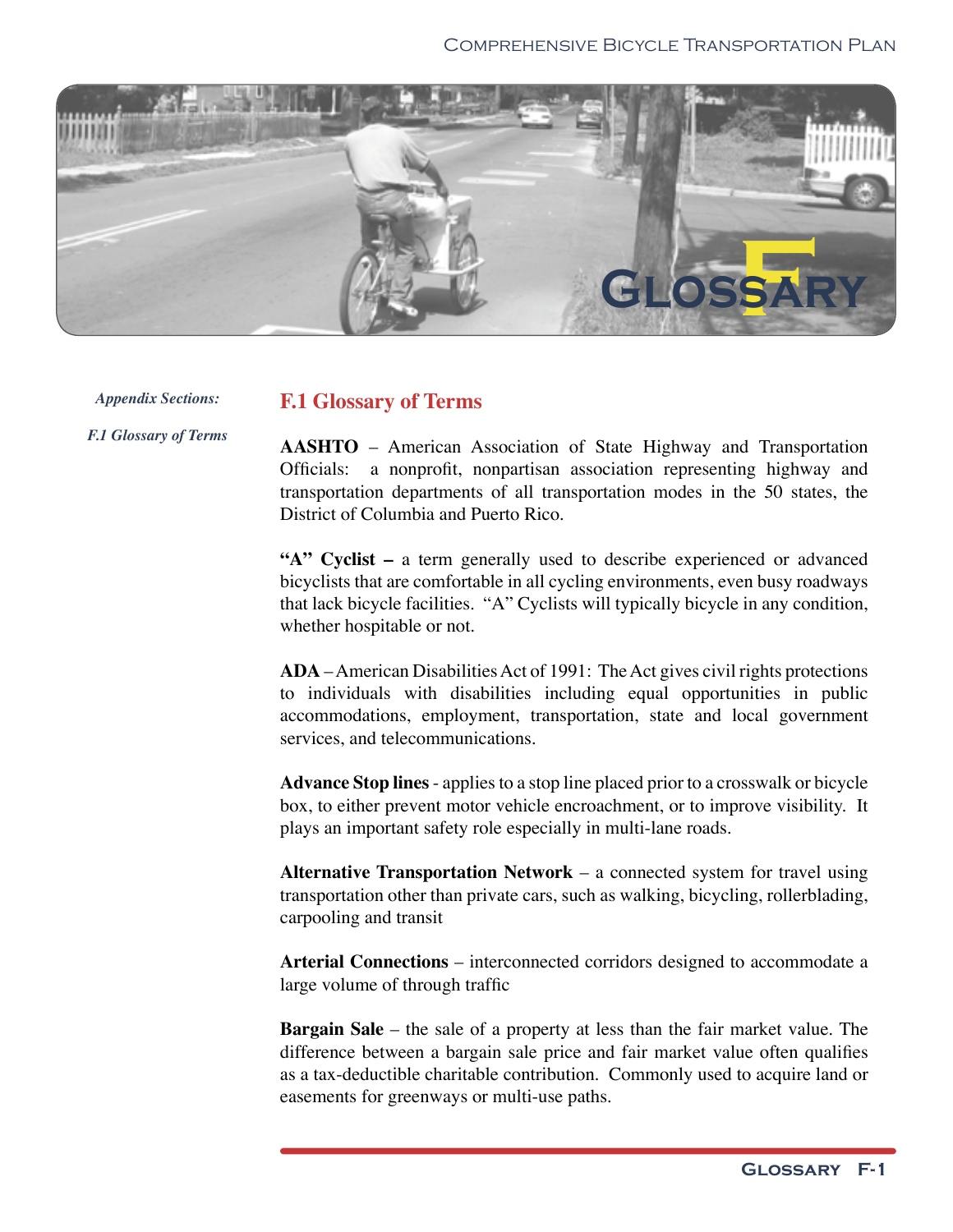## The City and County of Durham, North Carolina

**"B" Cyclist –** a term generally used to describe intermediate level cyclists, who bicycle for reasons ranging from recreation and fitness riding to commuting. "B" cyclists typically prefer on-street bicycle facilities, such as bicycle lanes and paved shoulder.

**Bicycle** – Every vehicle propelled solely by human power upon which any person may ride, having two tandem wheels, except scooters and similar devices. The term "bicycle" in this document also includes three and four-wheeled human-powered vehicles, but not tricycles for children.

**Bicycle Activated Detector Loop –** sensors installed in the roadway at intersections that trigger a change in a traffic signal. They allow cyclists to remain in the travel lane and avoid maneuvering to the side of the road to trigger a push button.

**Bicycle Box –** a box painted on a roadway at an intersection that allows bicyclists to move to the front of the line in traffic. Generally a bicycle lane allows cyclists to pass stopped motor vehicle traffic and enter the bicycle box. The bicycle box is located between the intersection and front of the motor vehicle stop line. Bicycle Boxes increase awareness of cyclists in the roadway environment and provide the opportunity to cross intersections before motor vehicles.

**Bicycle Facilities** – a general term denoting improvements and provisions made by public agencies to accommodate or encourage bicycling. Examples include, but are not limited to bicycle parking/storage facilities, shared roadways not specifically designated for bicycle use, bicycle lanes, paved shoulders, and sidepaths.

**Bicycle Friendly Community –** a program established by the League of American Bicyclists that recognizes and awards municipalities who encourage bicycling and make significant strides in creating a bicycle friendly environment.

**Bicycle Lane** - a portion of a roadway that has been designated by striping, signing, and pavement markings for the preferential or exclusive use of bicyclists. AASHTO requires that bike lanes provide five feet of space between the travel lane and parking, curb face or other roadway barrier. Four-foot bike lanes are acceptable for roadways without curb and gutter.

**Bikeway** – a generic term for any road, street, path, or way which in some manner is specifically designated for bicycle travel, regardless of whether such facilities are designated for the exclusive use of bicycles or are to be shared with other transportation modes.

**Blank Walls** – relatively large walls of empty surface that provide opportunity for vandalism with graffiti. Set backs, special lighting, and aesthetic architectural interruptions are possible blank wall treatments.

**Bridge Culvert** – a sewer or drain crossing used for the transference of surface water from a bridge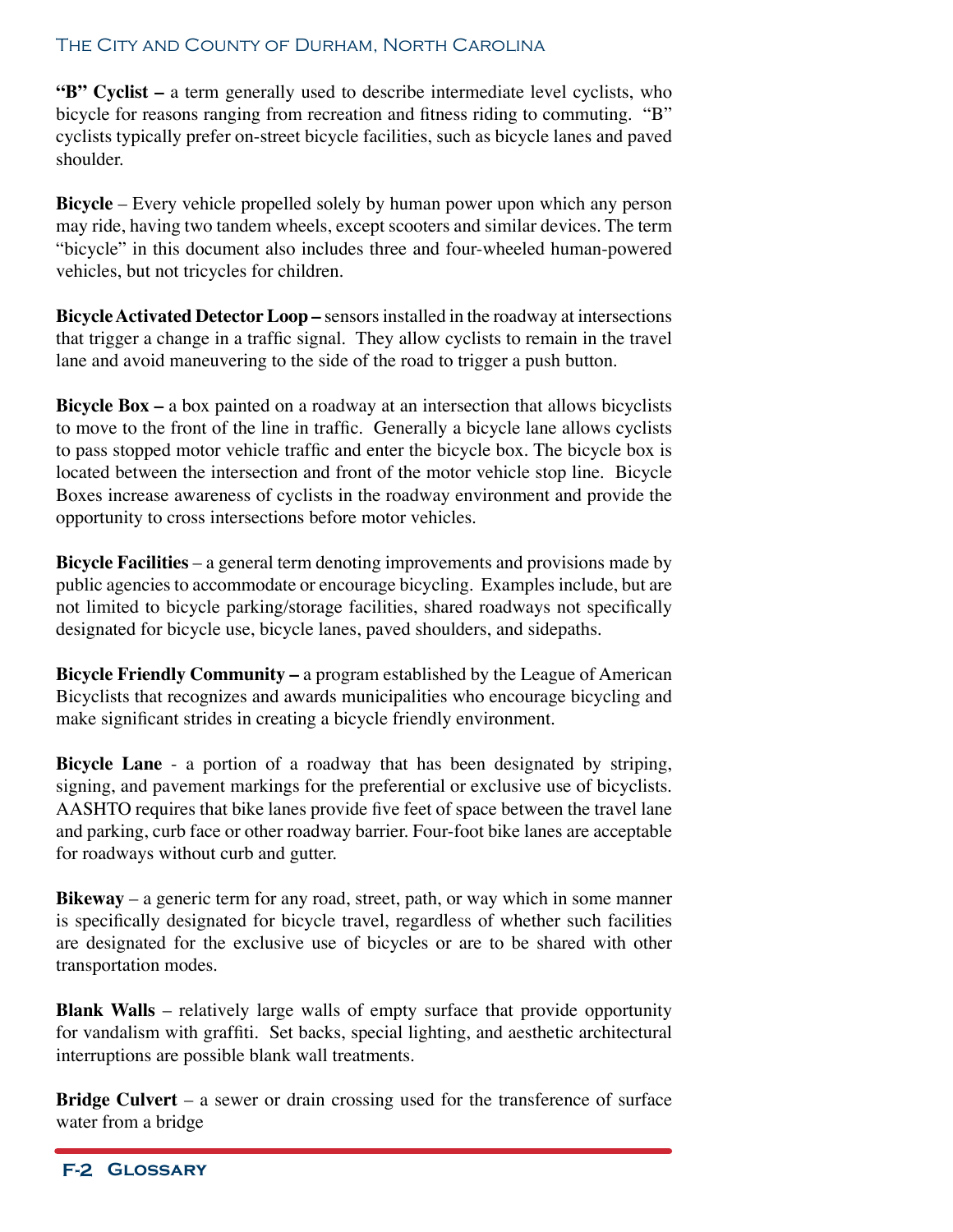**Buffer Zone** - an area of land specifically designed to separate one zoning use from another

**Bulb-out** - extended pavement to narrow roadway, or pinch through fare, or provide space for bus stop, bench, etc. Commonly used as a traffic calming measure.

**"C" Cyclist –** a term generally used to describe beginner, juvenile or elderly cyclists who are not comfortable bicycling in an environment with significant motor vehicle traffic. Typically "C" cyclists prefer to cycle on shared-use paths, greenways, and calm neighborhood streets.

**Collector Streets –** a public road designed to flow traffic from small neighborhood streets and connect to larger thoroughfares

**Concurrent Signal Timing** - motorists running parallel to a crosswalk are allowed to turn into and through the crosswalk (left or right) after yielding to bicyclists or pedestrians

**Condemnation** - the taking of private property for public use, with adequate compensation to the owner, under the right of eminent domain

**Connectivity** - the logical and physical interconnection of functionally related points so that people can move among them

**Contra Flow Bicycle Lane –** a striped bicycle lane that goes against the flow of motor vehicle traffic and is separated by a double yellow line.

**Conservation Easement** - a legally binding agreement not to develop part of a property, but to leave it "natural" permanently or for some designated very long period of time regardless of ownership transfer

**Corridor** - a spatial link between two or more significant locations

**Crosswalk** - a designated point on a road at which some means are employed to assist bicyclists and pedestrians who wish to cross a roadway or intersection. They are designed to keep bicyclists and pedestrians together where they can be seen by motorists, and where they can cross most safely with the flow of vehicular traffic.

**Curb Cut** – interruption in the curb, as for a driveway

**Curb Extension** - a section of sidewalk at an intersection or mid-block crossing that reduces the crossing width for bicyclists and pedestrians and is intended to slow the speed of traffic and increase driver awareness

**Curb ramp** - a ramp leading smoothly down from a sidewalk, greenway or multiuse path to an intersecting street, rather than abruptly ending with a curb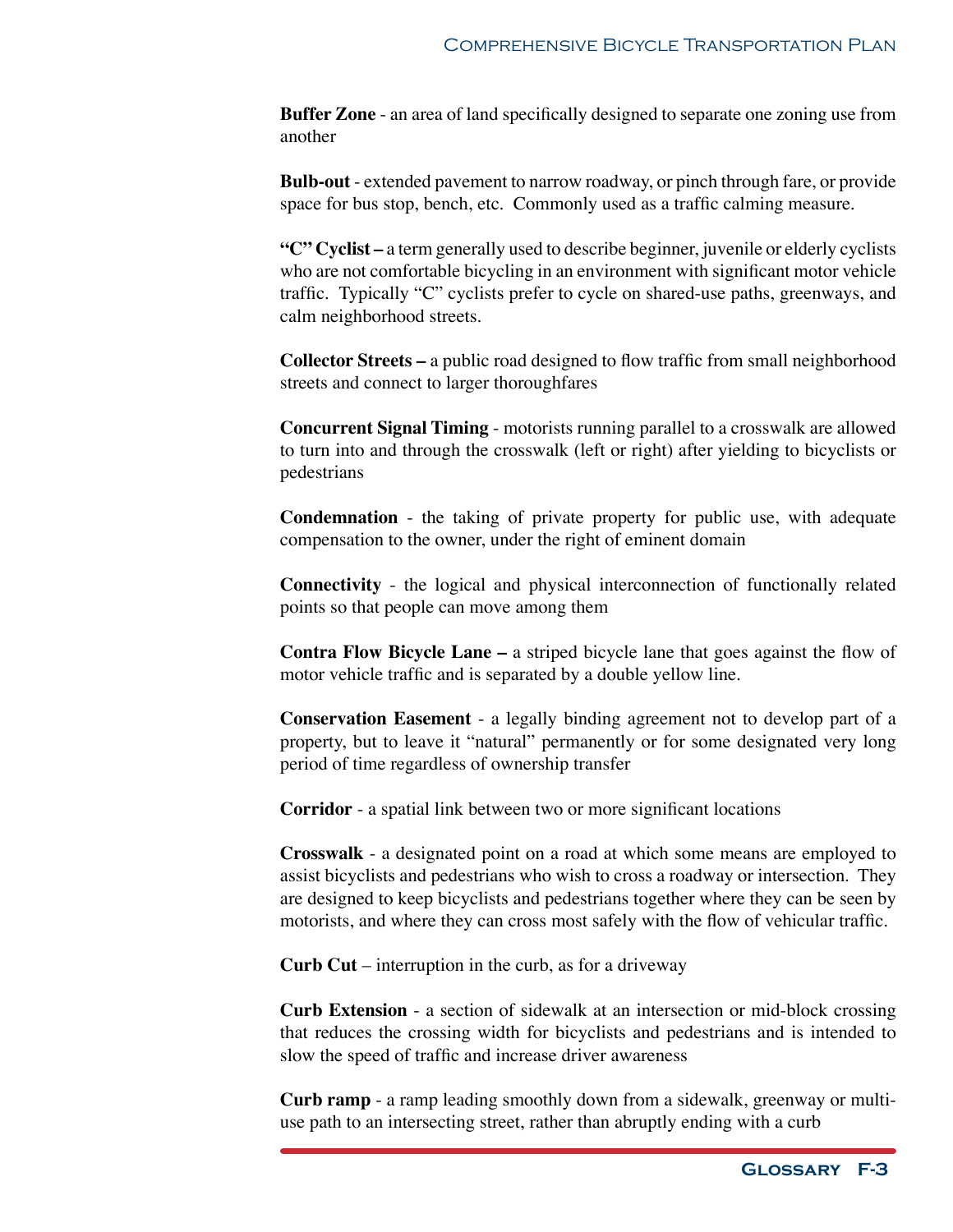**DCHC MPO** – Durham, Chapel Hill, Carrboro Metropolitan Planning Organization

**Driveway Apron** – the section of a driveway between a sidewalk or greenway and the curb

**East Coast Greenway –** a 2,950 mile off road multi-use path proposed to extend from Calais, Maine to Key West, Florida and will connect most major cities along the East Coast. 21 percent of the trail is open for public use, as of July 2006. The American Tobacco Trail in Durham is an existing segment.

**Eminent Domain** – the acquisition of property by the government which is deemed to be necessary for the completion of a public project from an owner that is unwilling to negotiate a price for its sale.

**EPA** – Environmental Protection Agency

**Fee Simple Purchase** – an outright purchase of the land by municipality

**FHWA** – Federal Highway Administration

**First Right of Refusal** - the right specified in an agreement to have the first opportunity to purchase or lease a given property before it is offered to others

**Fitness Trail** - a pathway upon which users jog or walk from station to station to perform various exercise tasks

**Greenway** - a linear open space; a corridor composed of natural vegetation. Greenways can be used to create connected networks of open space that include traditional parks and natural areas. Greenways provide an off street component to the bicycle network.

**High Volume Artery** – an important transportation corridor that is used by large traffic levels

**Hydrologic Resources** – stream and sewer corridors and buffer zones that can be used to facilitate the building of greenways

**Incentive Zoning** - a system by which zoning incentives are provided to developers on the condition that specific physical, social, or cultural benefits are provided to the community

**Intersection** - an area where two or more pathways or roadways join together

**ISTEA –** Intermodal Surface Transportation Efficiency Act of 1991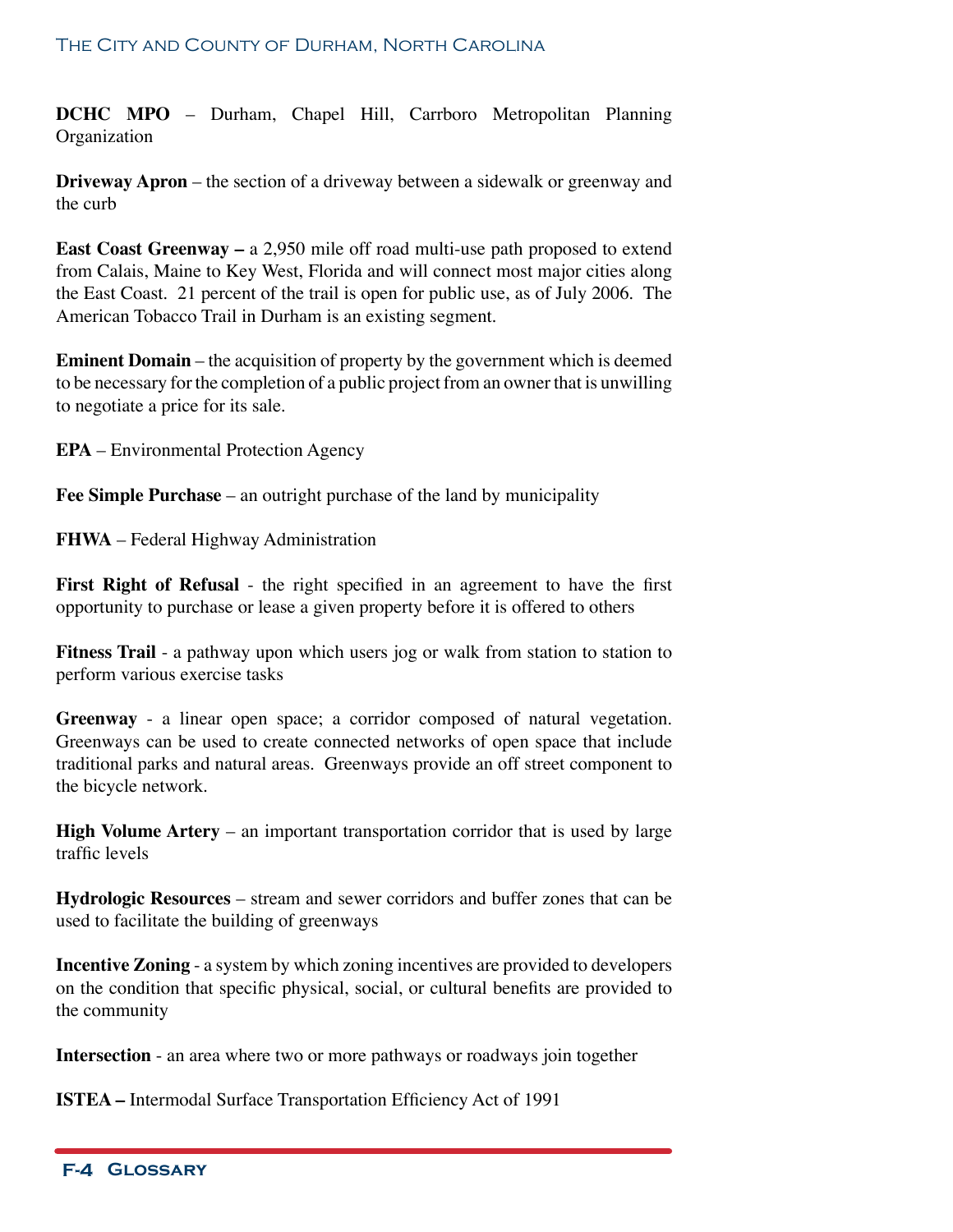**Islands of Vegetation** - a landscaping feature that is planted with flora chosen for its ability to remove pollution and toxins. These spaces manage stormwater runoff from impervious surfaces; the water is slowed down, preventing erosion and allowing water to be absorbed into the ground.

**Leaseback** - the process of selling a property and also entering into a lease to continue using that property

**Linear Stream Corridor** - generally consists of the stream channel, floodplain, and transitional upland fringe aligned linearly

**LRTP** – Long Range Transportation Plan

**Median** - a median is a barrier, constructed of concrete, asphalt, or landscaping, that separates two directions of traffic

**Mixed Use Area –** a term used to describe a specific area that posses a combination of different land use types, such as residential, commercial, and recreation

**Mode Share -** a term used to describe percentage splits in transportation options

**MPO** – Metropolitan Planning Organization

**MST** – Mountains-to-Sea Trail: a 900+ mile trail corridor that traverses the State of North Carolina from the Smoky Mountains to the Outer Banks. The proposed corridor crosses Durham County from west to east along the Eno River.

**MUTCD –** Manual of Uniform Traffic Control Devices: National standards guidebook on signage and pavement marking for roadways

**Municipal Boundary** – the limit of municipal jurisdiction

**Nature Trail** - a marked trail designed to lead people through a natural environment, which highlights and protects resources

**NCDOT** – North Carolina Department of Transportation

**Negotiated dedications** - a local government may ask a landowner to enter into negotiations for certain parcels of land that are deemed beneficial to the protection and preservation of specific parcel of land

**Off-road Trail** – paths or trails in areas not served by the street system, such as parks and greenbelt corridors. Off-street paths are intended to serve both recreational uses and other trips, and may accommodate other non-motorized travel modes, such as bicycles in addition to walking.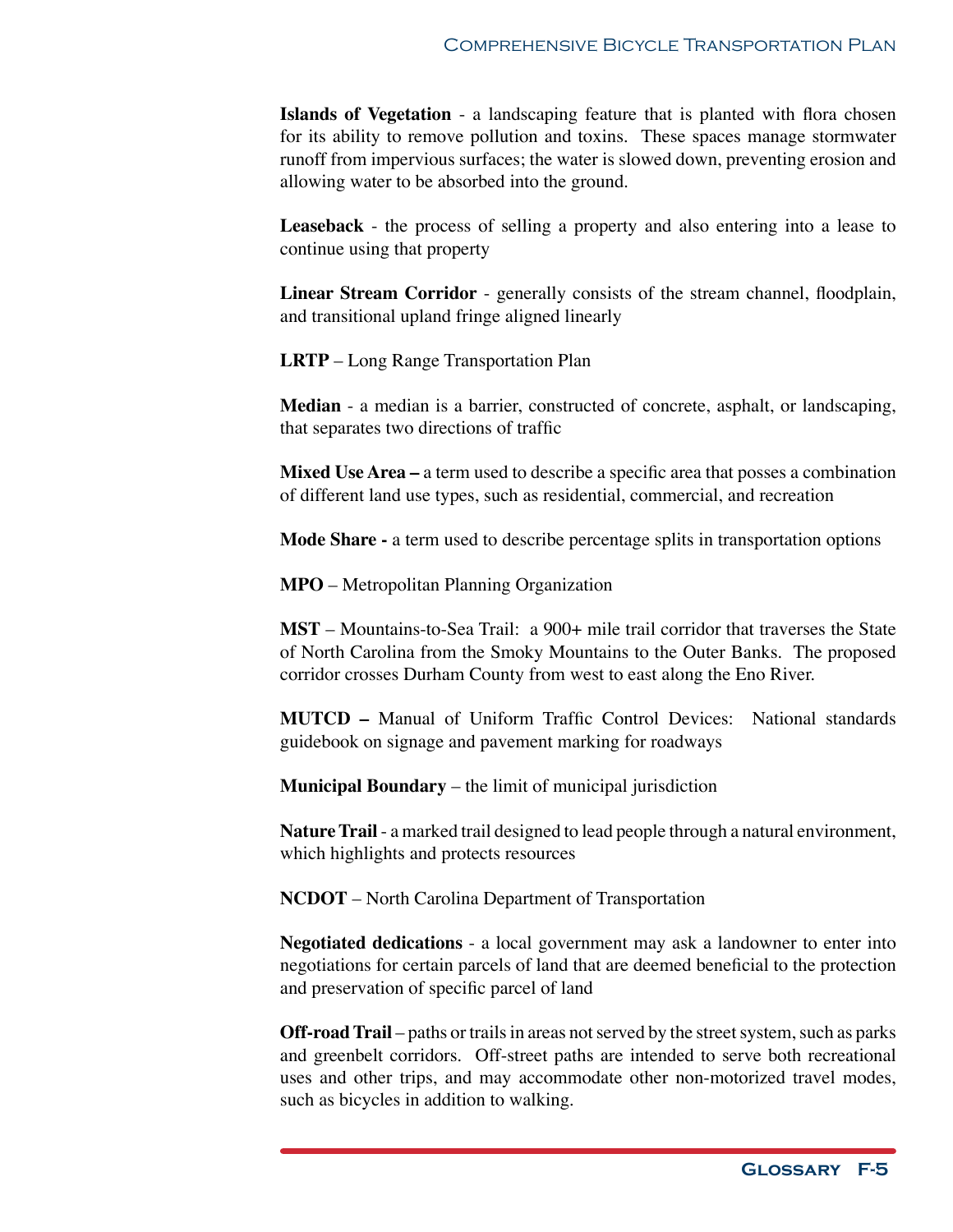## The City and County of Durham, North Carolina

**On-road Bicycle Facility** – any bicycle facility that is constructed or marked on a roadway, such as a shared roadway, signed route, wide outside lane, bicycle lane, or paved shoulder

**Open Space** - empty or vacant land which is set aside for public or private use and will not be developed. The space may be used for passive or active recreation, or may be reserved to protect or buffer natural areas.

**Overlay Zone** - a zone or district created by the local legislature for the purpose of conserving natural resources or promoting certain types of development. Overlay zones are imposed over existing zoning districts and contain provisions that are applicable in addition to those contained in the zoning law.

**Pedestrian** - a person on foot or a person on roller skates, roller blades, child's tricycle, non-motorized wheelchair, skateboard, or other non-powered vehicles (excluding bicycles)

**Planned Unit Development (PUD)** - a project or subdivision that includes common property that is owned and maintained by a homeowners' association for the benefit and use of the individual PUD unit owners

**Pocket Park** - a small area accessible to the general public that is often of primarily environmental, rather than recreational, importance; they can be urban, suburban or rural and often feature as part of urban regeneration plans in inner-city areas to provide areas where wild life can establish a foothold.

**Preservation Easement** – a voluntary legal agreement that protects historic, archaeological, or cultural resources on a property. The easement provides assurance to the property owner that intrinsic values will be preserved through subsequent ownership. In addition, the owner may obtain substantial tax benefits.

**Public Access Easement** – a voluntary legal agreement which grants a municipality a perpetual right-of-way and easement for public access and public benefit

**Quality of Life** - a measure of the standard of living which considers non-financial factors such as health, functional status and social opportunities that are influenced by disease, injury, treatment or social and political policy

**Regional Bikeway Network**- a system of high-quality bicycle facilities, including shared use paths that are a minimum of 10 feet, paved shoulders that are four feet or wider, and bike lanes (see acceptable widths under the definition for bike lanes). In constrained situations, wide curb lanes, with a minimum of 14 feet usable width, can also be used to accommodate bicyclists.

**Retrofit** - the redesign and reconstruction of an existing facility or subsystem to incorporate new technology, to meet new requirements, or to otherwise provide performance not foreseen in the original design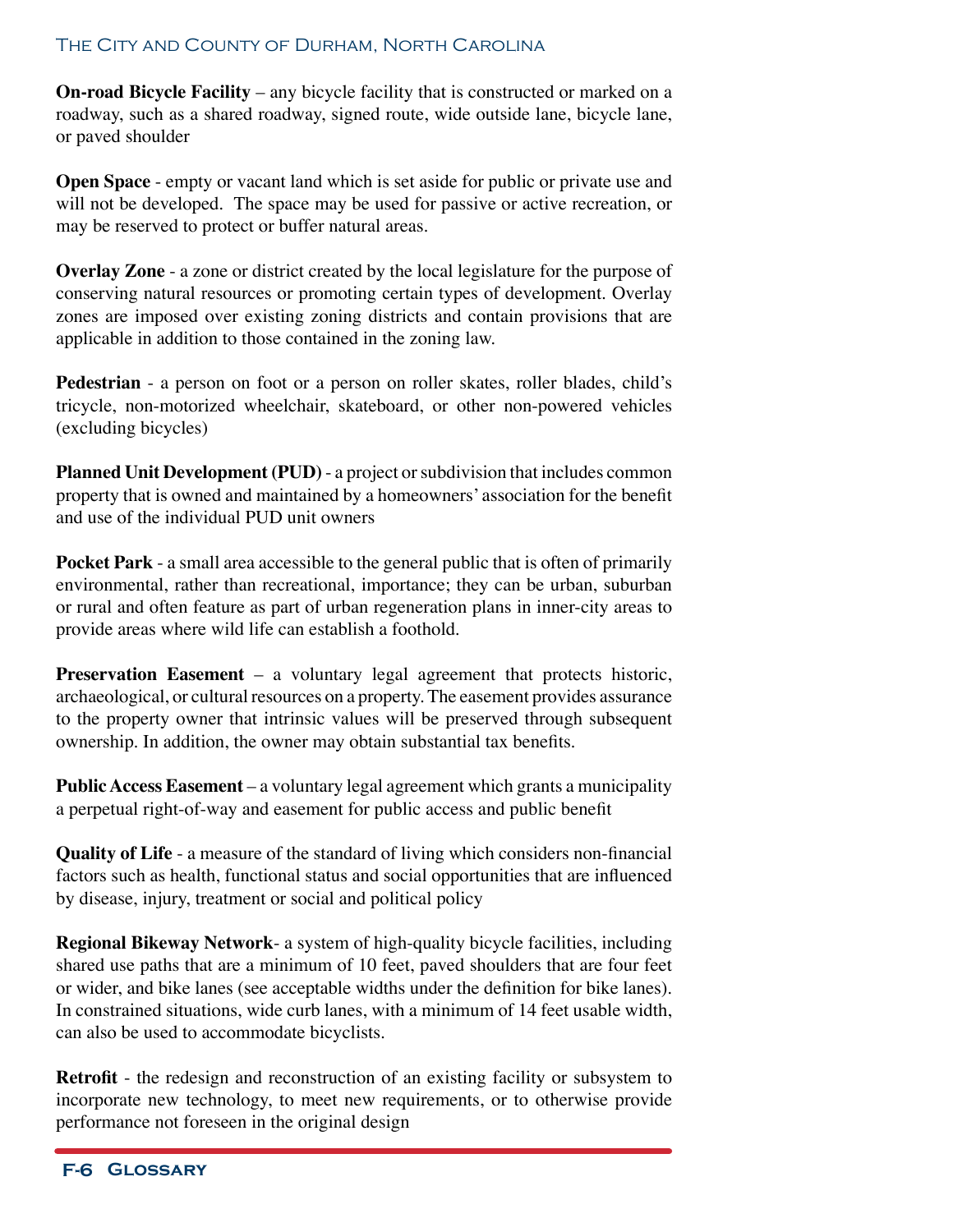**Road Diet** – reconfiguring or reducing the number of motorized vehicle lanes to provide room to integrate a bicycle facility into a roadway. Commonly used on 4 lane roads with moderate motorized traffic volumes. Generally roadways are reconfigured to include a center turn lane, two 5' bicycle lanes and two motor vehicle travel lanes on either side.

**Roundabout** - traffic calming device at which traffic streams circularly around a central island after first yielding to the circulating traffic

**ROW (right of way) -** an easement held by the local jurisdiction over land owned by the adjacent property owners that allows the jurisdiction to exercise control over the surface and above and below the ground of the right-of-way; usually designated for passage

**RTOR** – Right turn on red

**Safe Routes to School (SRTS) –** a federal program that provides funding to encourage and facilitate the planning and implementation of bicycle and pedestrian projects near schools.

**SAFETEA -** Safe, Accountable, Flexible and Efficient Transportation Equity Act of 2003:

**SAFETEA-LU** - Safe, Accountable, Flexible, Efficient Transportation Equity Act: A Legacy for Users

**Sharrow –** painted roadway marking that alerts motorists that bicyclists are present and frequently use the roadway. Traditionally used in slower, low volume roadways with wide curb lanes, such as neighborhood routes. Successfully pioneered and used by San Francisco and Denver.

**Shoulder** - The portion of the roadway contiguous with the traveled way for the accommodation of stopped vehicles, for emergency use, and for lateral support of sub-base, base, and surface courses. Paved shoulders can be used for bicycle travel as well.

**Shared Roadway** – A roadway that is open to both bicycle and motor vehicle travel. This may be an existing roadway, street with wide curb lanes of 14-feet to 15-feet, or road with paved shoulders. Generally lower speed roadways that are located in residential or compact urban environments.

**Shared Use Path (Multi Use Path/Sidepath)** - A bikeway physically separated from motorized vehicular traffic by an open space or barrier and located either within the highway right-of-way (often termed "parallel shared use path") or within an independent right-of-way. Shared use paths may also be used by pedestrians, skaters, wheelchair users, joggers, and other non-motorized users. In some cases shared use paths also accommodate equestrians.